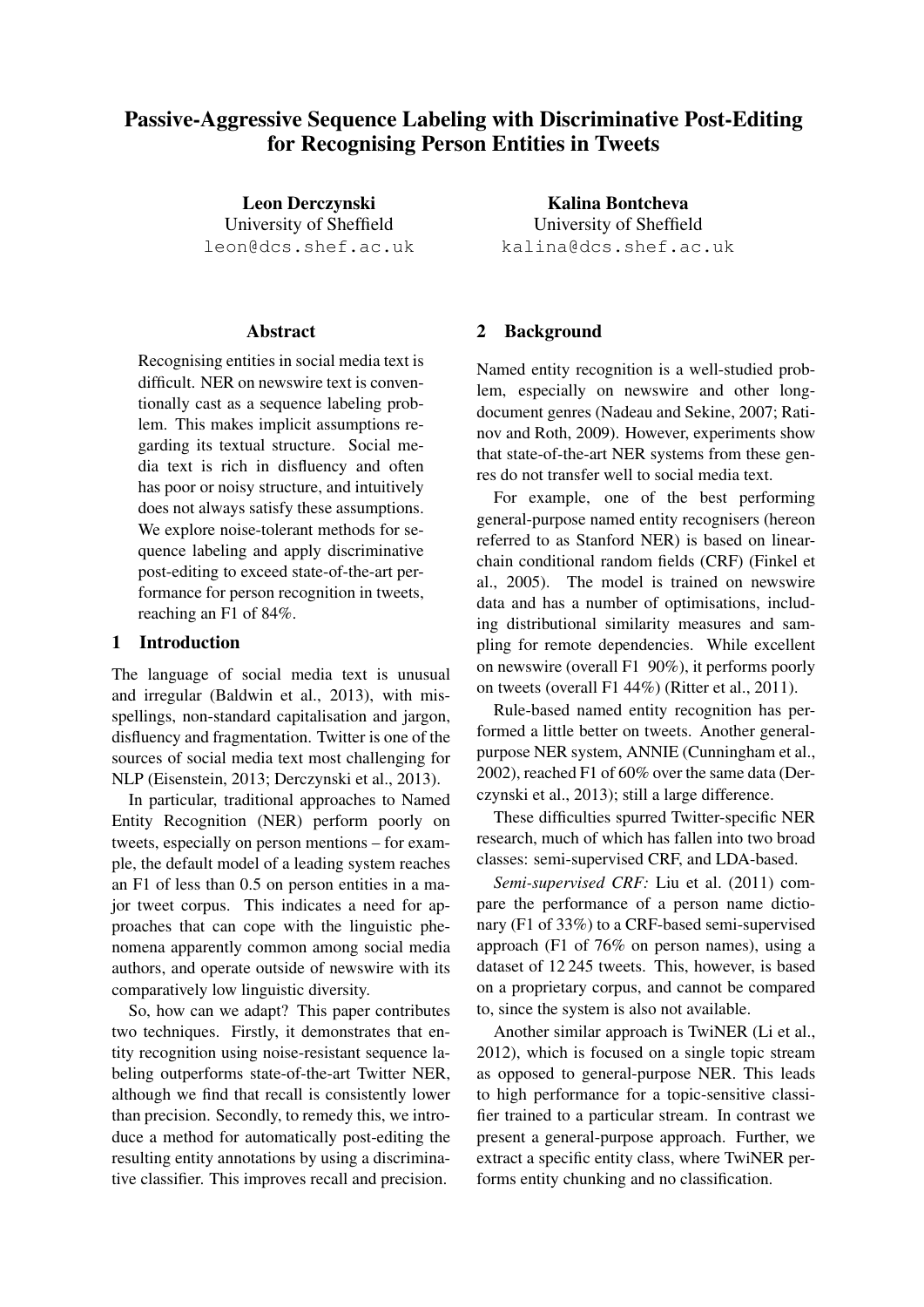*LDA and vocabularies:* Ritter et al. (2011)'s T-NER system uses 2,400 labelled tweets, unlabelled data and Linked Data vocabularies (Freebase), as well as co-training. These techniques helped but did not bring person recognition accuracy above the supervised MaxEnt baseline in their experiments. We use this system as our baseline.

# 3 Experimental Setup

#### 3.1 Corpus

The experiments combine person annotations from three openly-available datasets: Ritter et al. (2011), UMBC (Finin et al., 2010) and MSM2013 (Basave et al., 2013). In line with previous research (Ritter et al., 2011), annotations on @mentions are filtered out. The placeholder tokens in MSM data (i.e. MENTION<sub>, HASHTAG</sub>, URL ) are replaced with @Mention, #hashtag, and http://url/, respectively, to give case and character n-grams more similar to the original values.

The total corpus has 4 285 tweets, around a third the size of that in Liu et al. (2011). This dataset contains 86 352 tokens with 1 741 entity mentions.

Person entity recognition was chosen as it is a challenging entity type. Names of persons popular on Twitter change more frequently than e.g. locations. Person names also tend to have a long tail, not being confined to just public figures. Lastly, although all three corpora cover different entity types, they all have Person annotations.

#### 3.2 Labeling Scheme

Following Li et al. (2009) we used two-class IO labeling, where each token is either in-entity or outof-entity. In their NER work, this performed better than the alternative BIO format, since data sparsity is reduced. The IO scheme has the disadvantage of being unable to distinguish cases where multiple different entities of the same type follow each other without intervening tokens. This situation is uncommon and does not arise in our dataset.

#### 3.3 Features

The Stanford NER tool was used for feature generation. When required, nominal values were converted to sparse one-hot vectors. Features for modelling context are included (e.g. ngrams, adjoining labels). Our feature sets were:

base: default Stanford NER features, plus the previous and next token and its word shape.<sup>1</sup>



Figure 1: Training curve for *lem*. Diagonal cross (blue) is CRF/PA, vertical cross (red) SVM/UM.

lem: with added lemmas, lower-case versions of tokens, word shape, and neighbouring lemmas (in attempt to reduce feature sparsity  $\&$  cope better with lexical and orthographic noise). Word shape describes the capitalisation and the type of characters (e.g. letters, numbers, symbols) of a word, without specifying actual character choices. For example, *Capital* may become *Ww*.

These representations are chosen to compare those that work well for newswire to those with scope for tolerance of noise, prevalent in Twitter.

### 3.4 Classifiers

For structured sequence labeling, we experiment with conditional random fields – CRF (Lafferty et al., 2001) – using the CRFsuite implementation (Okazaki, 2007) and LBFGS. We also use an implementation of the passive-aggressive CRF from CRFsuite, choosing *max iterations = 500*.

Passive-aggressive learning (Crammer et al., 2006) demonstrates tolerance to noise in training data, and can be readily adapted to provide structured output, e.g. when used in combination with CRF. Briefly, it skips updates (is *passive*) when the hinge loss of a new weight vector during update is zero, but when it is positive, it aggressively adjusts the weight vector regardless of the required step size. This is integrated into CRF using a damped loss function and passive-aggressive (PA) decisions to choose when to update. We explore the PA-I variant, where the objective function scales linearly with the slack variable.

<sup>&</sup>lt;sup>1</sup>Default plus useClassFeature=true, noMidNGrams=true,

maxNGramLeng=6, usePrev=true, useNext=true, usePrevSequences=true, maxLeft=1, useTypeSeqs=true, useType-Seqs2=true, useTypeSeqs3=true, useTypeySequences=true, wordShape=chris2useLC, useDisjunctive=true, lowercaseN-Grams=true, useShapeConjunctions=true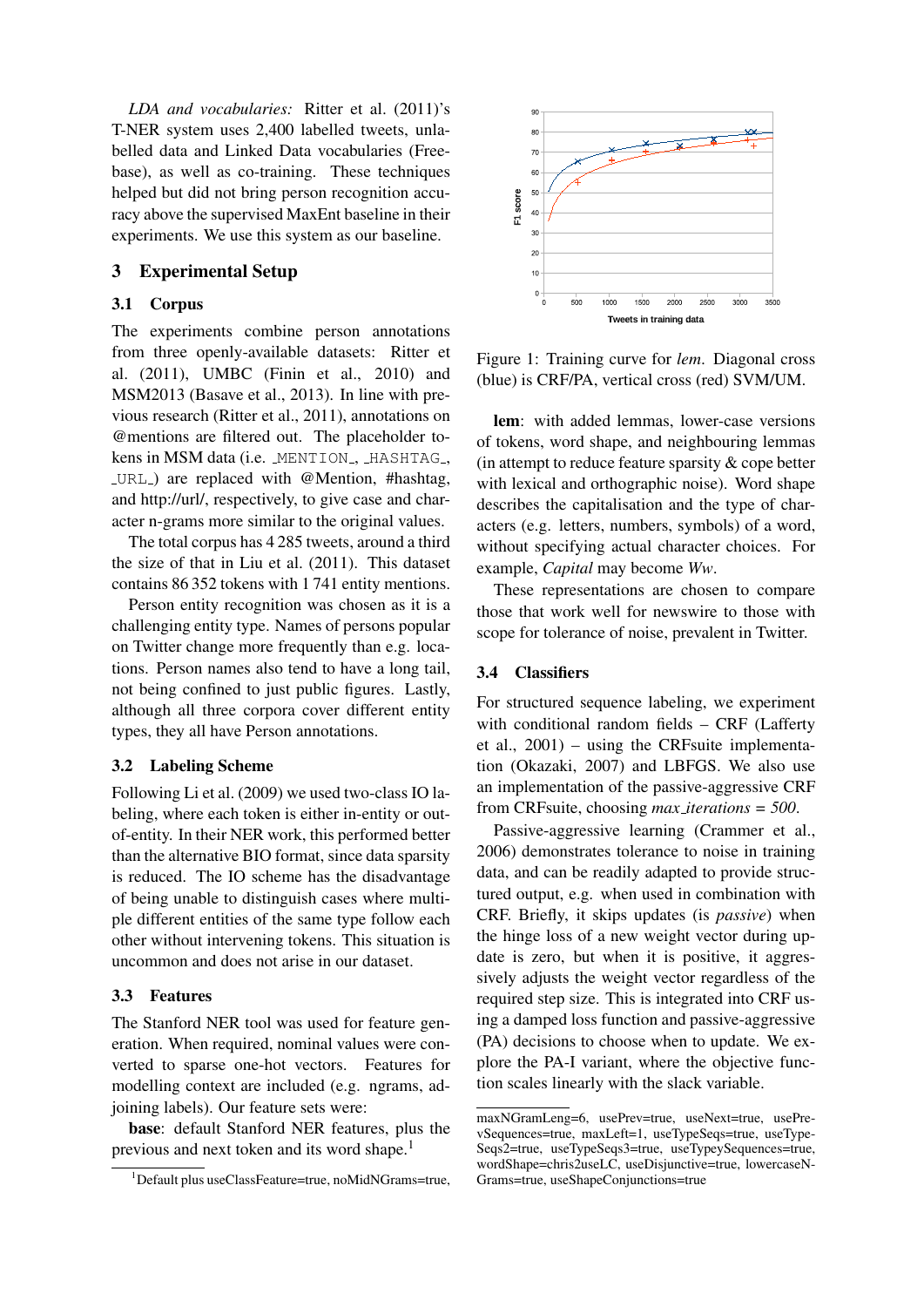| Approach      | <b>Precision</b> | Recall | F1    |
|---------------|------------------|--------|-------|
| Stanford      | 85.88            | 50.00  | 63.20 |
| Ritter        | 77.23            | 80.18  | 78.68 |
| MaxEnt        | 86.92            | 59.09  | 70.35 |
| <b>SVM</b>    | 77.55            | 59.16  | 67.11 |
| <b>SVM/UM</b> | 73.26            | 69.63  | 71.41 |
| <b>CRF</b>    | 82.94            | 62.39  | 71.21 |
| <b>CRF/PA</b> | 80.37            | 65.57  | 72.22 |

|  |  |  | Table 1: With base features (base) |  |
|--|--|--|------------------------------------|--|
|--|--|--|------------------------------------|--|

| Approach      | Precision | Recall | F1    |
|---------------|-----------|--------|-------|
| Stanford      | 90.60     | 60.00  | 72.19 |
| Ritter        | 77.23     | 80.18  | 78.68 |
| MaxEnt        | 91.10     | 66.33  | 76.76 |
| <b>SVM</b>    | 88.22     | 66.58  | 75.89 |
| <b>SVM/UM</b> | 81.16     | 74.97  | 77.94 |
| <b>CRF</b>    | 89.52     | 70.52  | 78.89 |
| <b>CRF/PA</b> | 86.85     | 74.71  | 80.32 |

Table 2: With shape and lemma features (lem)

For independent discriminative classification, we use SVM, SVM/UM and a maximum entropy classifier (MegaM (Daumé III, 2004)). SVM is provided by the SVMlight (Joachims, 1999) implementation. SVM/UM is an uneven margins SVM model, designed to deal better with imbalanced training data (Li et al., 2009).

## 3.5 Baselines

The first baseline is the Stanford NER CRF algorithm, the second Ritter's NER algorithm. We adapted the latter to use space tokenisation, to preserve alignment when comparing algorithms. Baselines are trained and evaluated on our dataset.

#### 3.6 Evaluation

Candidate entity labelings are compared using the CoNLL NER evaluation tool (Sang and Meulder, 2003), using precision, recall and F1. Following Ritter, we use 25%/75% splits made at tweet, and not token, level.

## 4 Results

The base feature set performs relatively poorly on all classifiers, with only MaxEnt beating a baseline on any score (Table 1). However, all achieve a higher F1 score than the default Stanford NER. Of these classifiers, SVM/UM achieved the best precision and CRF/PA – the best F1. This demonstrates that the noise-tolerance adaptations to SVM and CRF (uneven margins and passiveaggressive updates, respectively) did provide improvements over the original algorithms.

Results using the extended features (lem) are shown in Table 2. All classifiers improved, in-

| Entity length (tokens) | Count |
|------------------------|-------|
|                        | 610   |
|                        | 1065  |
| 3                      | 51    |
|                        | 15    |

Table 3: Distribution of person entity lengths.

cluding the baseline Stanford NER system. The SVM/UM and CRF/PA adaptations continued to outperform the vanilla models. With these features, MaxEnt achieved highest precision and CRF variants beat both baselines, with a top F1 of 80.32%. We continue using the *lem* feature set.

#### 5 Discriminative Post-Editing

Precision is higher than recall for most systems, especially the best CRF/PA (Table 2). To improve recall, potential entities are re-examined in *postediting* (Gadde et al., 2011). Manual post-editing improves machine translation output (Green et al., 2013); we train an automatic editor.

We adopt a gazetteer-based approach to triggering a discriminative editor, which makes decisions about labels after primary classification. The gazetteer consists of the top 200 most common names in English speaking countries. The first names of popular figures over the past two years (e.g. *Helle*, *Barack*, *Scarlett*) are also included. This gives 470 case-sensitive *trigger* terms.

Often the trigger term is just the first in a sequence of tokens that make up the person name. As can be seen from the entity length statistics shown in Table 3, examining up to two tokens covers most (96%) person names in our corpus. Based on this observation, we look ahead just one extra token beyond the trigger term. This gives a token sub-sequence that was marked as out-of-entity by the original NER classifier. Its constituents become *candidate* person name tokens.

Candidates are then labeled using a high-recall classifier. The classifier should be instance-based, since we are not labeling whole sequences. We chose SVM with variable cost (Morik et al., 1999), which can be adjusted to prefer high recall.

To train this classifier, we extract a subset of instances from the current training split as follows. Each trigger term is included. Also, if the trigger term is labeled as an entity, each subsequent in-entity token is also included. Finally, the next out-of-entity token is also included, to give examples of when to stop. For example, these tokens are either in or out of the training set: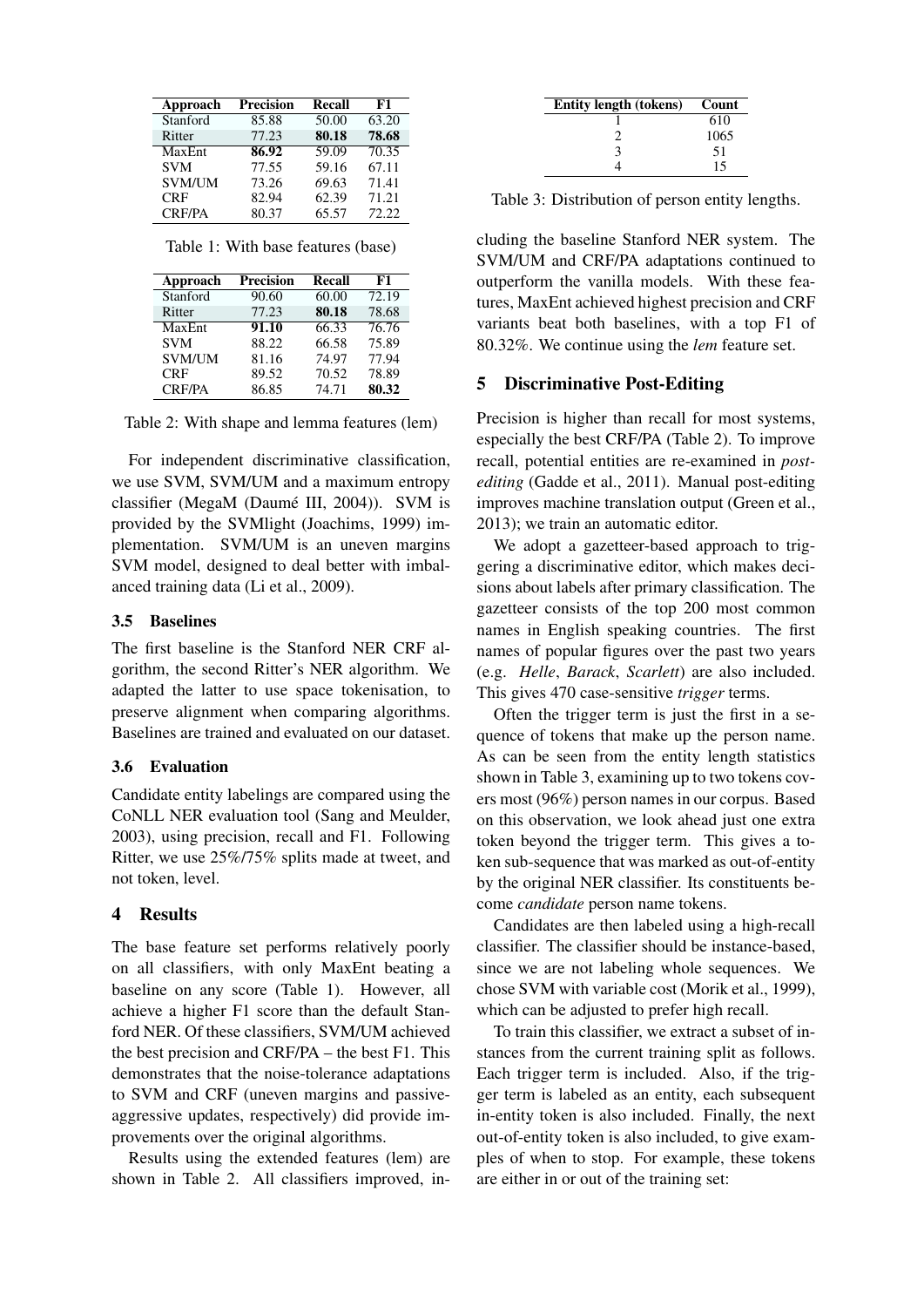|                           |                         | <b>Overall</b> |       |       |
|---------------------------|-------------------------|----------------|-------|-------|
| Method                    | <b>Missed entity F1</b> | P              | R     | F1    |
| No editing - plain CRF/PA | 0.00                    | 86.85          | 74.71 | 80.32 |
| Naïve: trigger token only | 5.82                    | 86.61          | 78.91 | 82.58 |
| Naïve: trigger plus one   | 6.05                    | 81.26          | 82.08 | 81.67 |
| SVM editor, $Cost = 0.1$  | 78.26                   | 87.38          | 79.16 | 83.07 |
| SVM editor, $Cost = 0.5$  | 89.72                   | 87.17          | 80.30 | 83.60 |
| SVM editor, $Cost = 1.0$  | 90.74                   | 87.19          | 80.43 | 83.67 |
| SVM editor, $Cost = 1.5$  | 92.73                   | 87.23          | 80.69 | 83.83 |
| SVM editor, $Cost = 2.0$  | 92.73                   | 87.23          | 80.69 | 83.83 |

Table 4: Post-editing performance. Higher Cost sacrifices precision for recall.

| Miley   |        | in  |
|---------|--------|-----|
| Heights | ( )    | out |
|         |        |     |
| Miley   | PERSON | i n |
| Cyrus   | PERSON | in  |
| is      | ∵)     | in  |
| famous  |        | out |
|         |        |     |

When post-editing, the window is any trigger term and the following token, regardless of initial label. The features used were exactly the same as with the earlier experiment, using the *lem* set. This is compared with two naïve baselines: always annotating trigger terms as Person, and always annotating trigger terms and the next token as Person.

Results are shown in Table 4. Naïve editing baselines had F1 on missed entities of around 6%, showing that post-editing needs to be intelligent.

At  $Cost = 1.5$ , recall increased to 80.69, exceeding the Ritter recall of 80.18 (raising Cost beyond 1.5 had no effect). This setup gave good accuracy on previously-missed entities (second column) and improved overall F1 to 83.83. It also gave better precision and recall than the best naïve baseline (trigger-only), and 6% absolute higher precision than trigger plus one. This is a 24.2% reduction in error over the Ritter baseline (F1 78.68), and a 17.84% error reduction compared to the best non-edited system (CRF/PA+*lem*).

# 6 Error Analysis

We examine two types of classification error: false positives (spurious) and false negatives (missed).

False positives occur most often where nonperson entities are mentioned. This occurred with mentions of organisations (*Huff Post*), locations (*Galveston*) and products (*Exodus Porter*). Descriptive titles were also sometimes mis-included in person names (*Millionaire Rob Ford*). Names of persons used in other forms also presented as false positives (e.g. *Marie Claire* – a magazine). Polysemous names (i.e. words that could have other functions, such as a verb) were also mis-resolved (*Mark*). Finally, proper nouns referring to groups were sometimes mis-included (*Haitians*).

Despite these errors, precision almost always remained higher than recall over tweets. We use in-domain training data, and so it is unlikely that this is due to the wrong kinds of person being covered in the training data – as can sometimes be the case when applying tools trained on newswire.

False negatives often occurred around incorrect capitalisation and spelling, with unusual names, with ambiguous tokens and in low-context settings. Both omitted and added capitalisation gave false negatives (*charlie gibson*, or *KANYE WEST*). Spelling errors also led to missed names (*Russel Crowe*). Ambiguous names caused false negatives and false positives; our approach missed *mark* used as a name, and the surname of *Jack Straw*. Unusual names with words typically used for other purposes were also not always correctly recognised (e.g. *the Duck Lady*, or the last two tokens of *Spicy Pickle Jr.*). Finally, names with few or no context words were often missed (*Video: Adele 21.*, and *17-9-2010 Tal al-Mallohi, a 19-*).

## 7 Conclusion

Finding named entities in social media text, particularly tweets, is harder than in newswire. This paper demonstrated that adapted to handle noisy input is useful in this scenario. We achieved the good results using CRF with passive-aggressive updates. We used representations rich in word shape and contextual features and achieved high precision with moderate recall (65.57–74.71).

To improve recall, we added a post-editing stage which finds candidate person names based on trigger terms and re-labels them using a cost-adjusted SVM. This flexible and re-usable approach lead to a final reduction in error rate of 24.2%, giving performance well above that of comparable systems.

Acknowledgment This work received funding from EU FP7 under grant agreement No. 611233, Pheme. We thank Chris Manning and John Bauer of Stanford University for help with the NER tool.